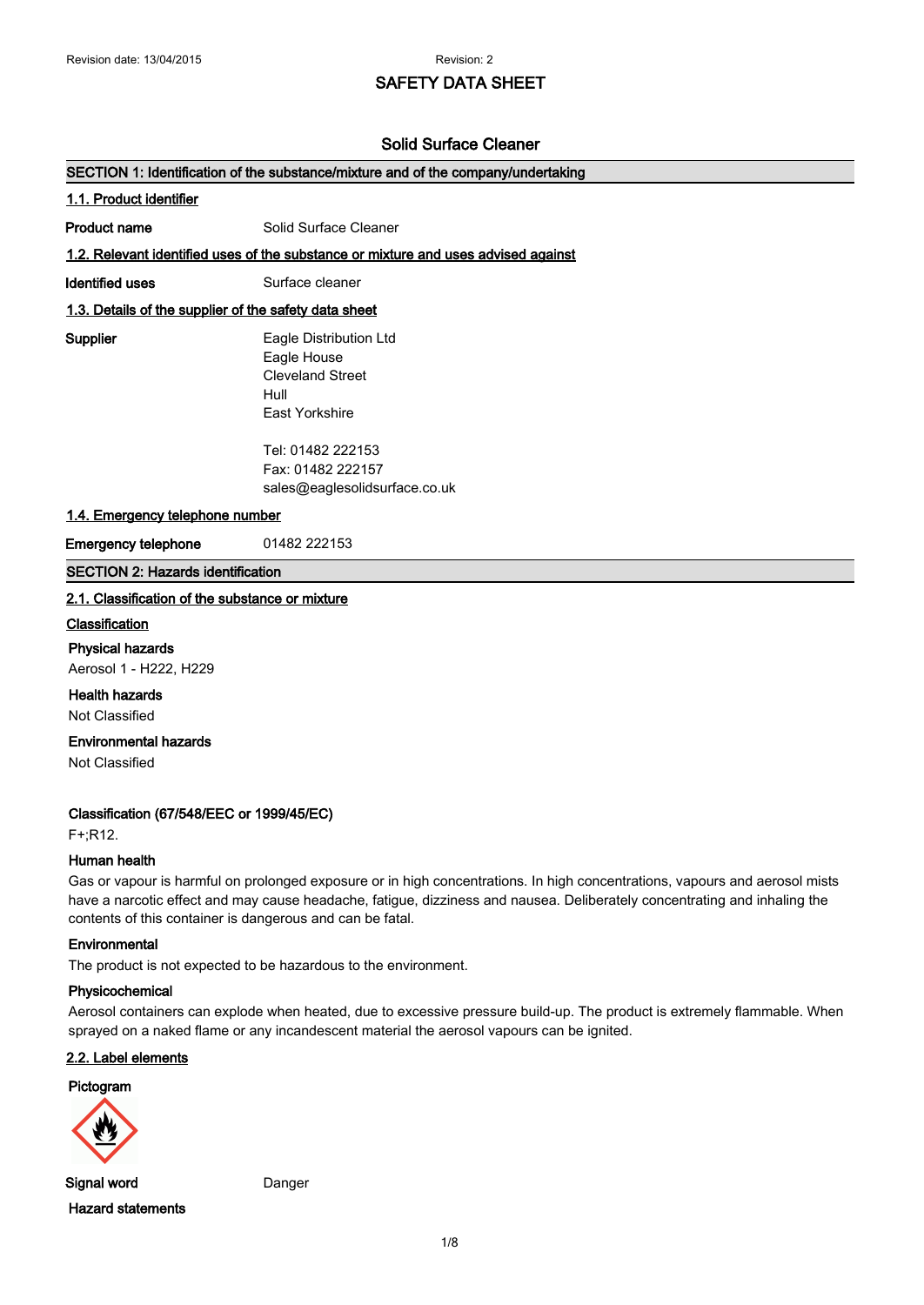H222 Extremely flammable aerosol.

H229 Pressurised container: may burst if heated

# **Precautionary statements**

|                     | P210 Keep away from heat, hot surfaces, sparks, open flames and other ignition sources. No<br>smoking. |
|---------------------|--------------------------------------------------------------------------------------------------------|
|                     | P211 Do not spray on an open flame or other ignition source.                                           |
|                     | P251 Do not pierce or burn, even after use.                                                            |
|                     | P410+P412 Protect from sunlight. Do not expose to temperatures exceeding 50°C/122°F.                   |
|                     | P102 Keep out of reach of children.                                                                    |
|                     | P501 Dispose of contents/container in accordance with local regulations.                               |
|                     | P260 Do not breathe vapour/spray.                                                                      |
|                     | P271 Use only outdoors or in a well-ventilated area.                                                   |
| Detergent labelling | $\geq$ 30% aliphatic hydrocarbons, < 5% non-ionic surfactants, < 5% perfumes, Contains Coumarin        |

**2.3. Other hazards**

**SECTION 3: Composition/information on ingredients**

# **3.2. Mixtures**

| 10-30%<br>1-Decene Homopolymer Hydrogenated<br>CAS number: 68037-01-4 EC number: 500-183-1 REACH registration number: 01-2119486452-34 |                                                               |        |  |
|----------------------------------------------------------------------------------------------------------------------------------------|---------------------------------------------------------------|--------|--|
| Classification<br>Asp. Tox. 1 - H304                                                                                                   | Classification (67/548/EEC or 1999/45/EC)                     |        |  |
| <b>BUTANE</b>                                                                                                                          |                                                               | 10-30% |  |
| CAS number: 106-97-8 EC number: 203-448-7 REACH registration number: Exempt under REACH                                                |                                                               |        |  |
| Classification<br>Flam. Gas 1 - H220<br>Press. Gas                                                                                     | Classification (67/548/EEC or 1999/45/EC)<br>$F+;R12$         |        |  |
| 5-10%<br><b>ISO-ALKANES C9-12</b><br>CAS number: 90622-57-4 EC number: 292-459-0 REACH registration number: N/A                        |                                                               |        |  |
| Classification<br>Asp. Tox. 1 - H304<br>Aquatic Chronic 4 - H413                                                                       | Classification (67/548/EEC or 1999/45/EC)<br>Xn;R65. R53,R66. |        |  |
| <b>ISOBUTANE</b><br>CAS number: 75-28-5 EC number: 200-857-2 REACH registration number: Exempt under REACH                             |                                                               | 5-10%  |  |
| Classification<br>Flam. Gas 1 - H220<br>Press, Gas                                                                                     | Classification (67/548/EEC or 1999/45/EC)<br>$F+;R12$         |        |  |
| <b>PROPANE</b><br>CAS number: 74-98-6 EC number: 200-827-9 REACH registration number: Exempt under REACH                               |                                                               | 5-10%  |  |
| Classification<br>Flam. Gas 1 - H220<br>Press. Gas                                                                                     | Classification (67/548/EEC or 1999/45/EC)<br>$F+;R12$         |        |  |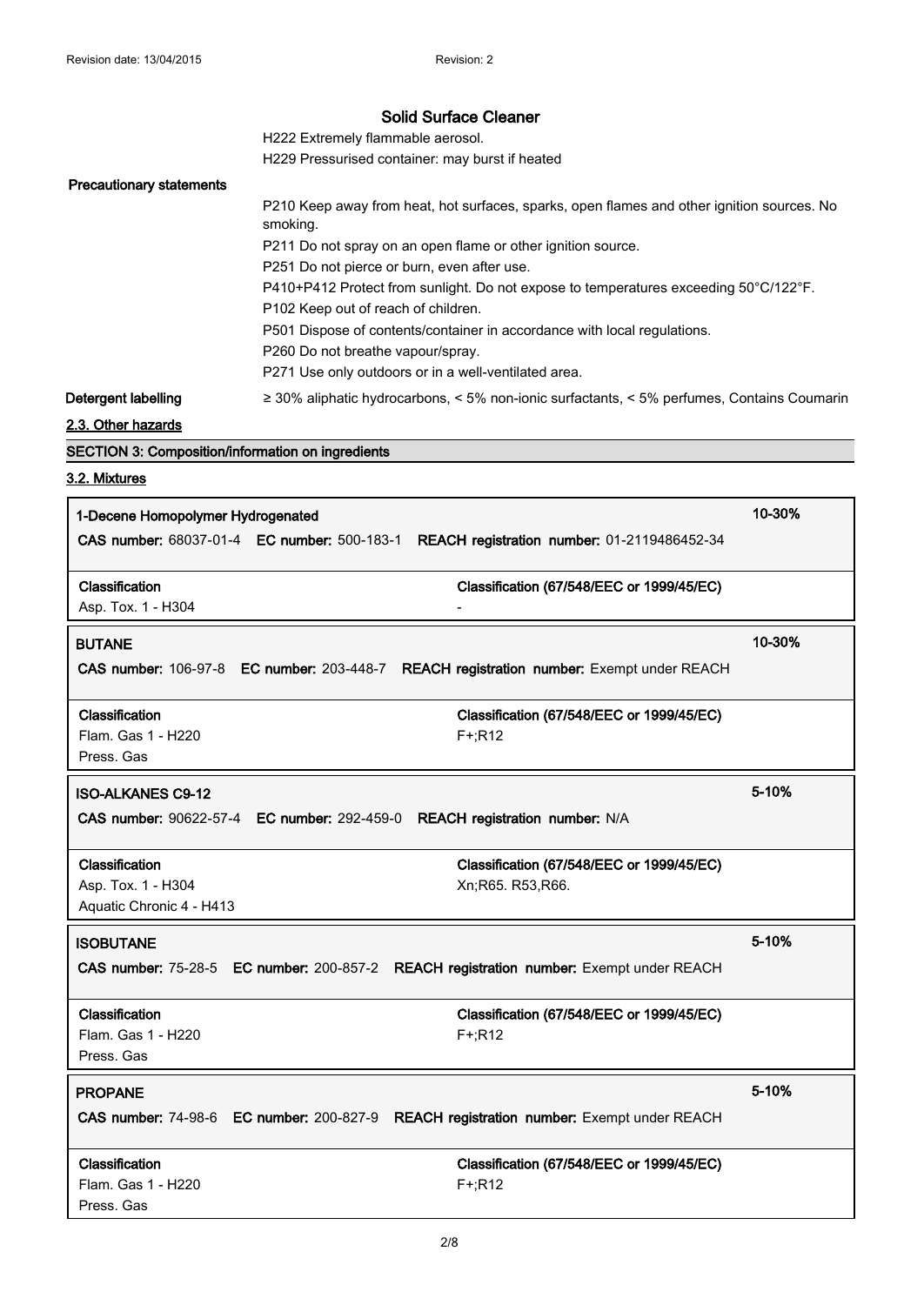# **BHT (Food Grade) <1%**

**CAS number:** 128-37-0 **EC number:** 204-881-4 **REACH registration number:** 01-2119555270-46-XXXX **M factor (Acute) =** 1 **M factor (Chronic) =** 1

#### **Classification Classification (67/548/EEC or 1999/45/EC)**

Aquatic Acute 1 - H400 Aquatic Chronic 1 - H410

# **SODIUM NITRITE <1%**

**CAS number:** 7632-00-0 **EC number:** 231-555-9 **REACH registration number:** 01-2119471836-27 **M factor (Acute) =** 1

Ox. Sol. 3 - H272 CX. Sol. 3 - H272 Acute Tox. 3 - H301 Eye Irrit. 2 - H319 Aquatic Acute 1 - H400

**Classification Classification (67/548/EEC or 1999/45/EC)**

The Full Text for all R-Phrases and Hazard Statements are Displayed in Section 16.

# **SECTION 4: First aid measures**

# **4.1. Description of first aid measures**

#### **General information**

Move affected person to fresh air at once.

#### **Inhalation**

If spray/mist has been inhaled, proceed as follows. Move affected person to fresh air and keep warm and at rest in a position comfortable for breathing. If breathing stops, provide artificial respiration. Keep the affected person warm and at rest. Get prompt medical attention.

#### **Ingestion**

Rinse mouth thoroughly with water. DO NOT induce vomiting. Get medical attention immediately.

#### **Skin contact**

Remove contaminated clothing immediately and wash skin with soap and water.

# **Eye contact**

Rinse immediately with plenty of water. Remove any contact lenses and open eyelids wide apart. Continue to rinse for at least 15 minutes. Continue to rinse for at least 15 minutes and get medical attention.

# **4.2. Most important symptoms and effects, both acute and delayed**

# **4.3. Indication of any immediate medical attention and special treatment needed**

## **SECTION 5: Firefighting measures**

# **5.1. Extinguishing media**

#### **Suitable extinguishing media**

Extinguish with foam, carbon dioxide, dry powder or water fog.

#### **5.2. Special hazards arising from the substance or mixture**

#### **Specific hazards**

Containers can burst violently or explode when heated, due to excessive pressure build-up. Extremely flammable. Forms explosive mixtures with air. Vapours are heavier than air and may spread near ground and travel a considerable distance to a source of ignition and flash back. Containers can burst violently or explode when heated, due to excessive pressure build-up.

# **5.3. Advice for firefighters**

#### **Protective actions during firefighting**

Cool containers exposed to heat with water spray and remove them from the fire area if it can be done without risk. Use water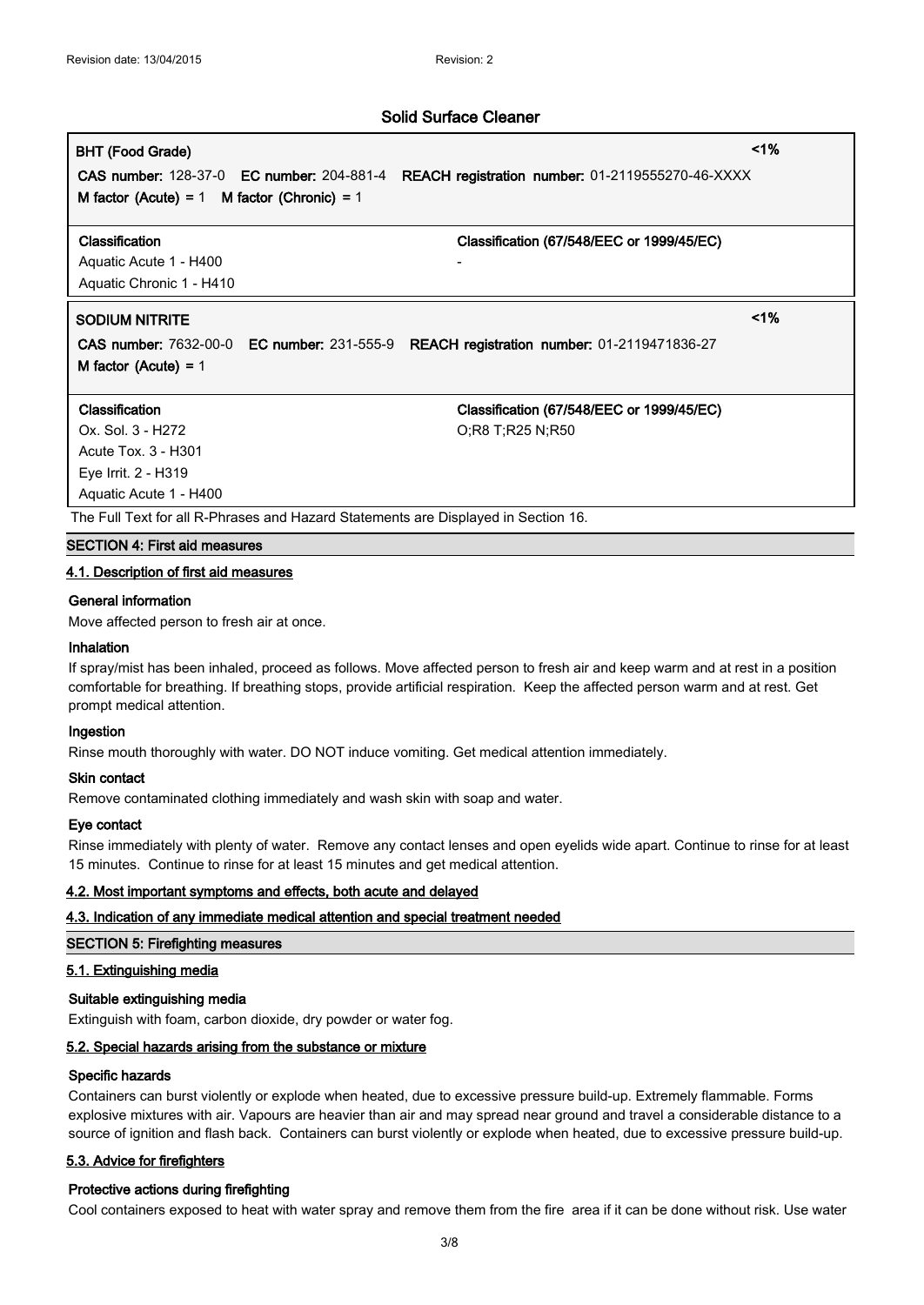to keep fire exposed containers cool and disperse vapours. Warn firefighters that aerosols are involved.

#### **SECTION 6: Accidental release measures**

#### **6.1. Personal precautions, protective equipment and emergency procedures**

#### **Personal precautions**

Provide adequate ventilation. Use suitable respiratory protection if ventilation is inadequate. Avoid inhalation of vapours.

#### **6.2. Environmental precautions**

#### **Environmental precautions**

Avoid the spillage or runoff entering drains, sewers or watercourses. Contain spillage with sand, earth or other suitable noncombustible material.

#### **6.3. Methods and material for containment and cleaning up**

#### **Methods for cleaning up**

Eliminate all sources of ignition. No smoking, sparks, flames or other sources of ignition near spillage. Provide adequate ventilation. Absorb spillage with non-combustible, absorbent material. Leave small quantities to evaporate, if safe to do so. Do not allow material to enter confined spaces, due to the risk of explosion.

#### **6.4. Reference to other sections**

## **SECTION 7: Handling and storage**

#### **7.1. Precautions for safe handling**

#### **Usage precautions**

Read and follow manufacturer's recommendations. Keep away from heat, sparks and open flame. Eliminate all sources of ignition. Do not spray on a naked flame or any incandescent material.

#### **7.2. Conditions for safe storage, including any incompatibilities**

#### **Storage precautions**

Extremely flammable. Keep away from heat, sparks and open flame. Store at moderate temperatures in dry, well ventilated area. Pressurized container: protect from sunlight and do not expose to temperatures exceeding 50°C. Do not pierce or burn, even after use.

#### **7.3. Specific end use(s)**

# **SECTION 8: Exposure Controls/personal protection**

#### **8.1. Control parameters**

#### **Occupational exposure limits**

## **BUTANE**

Long-term exposure limit (8-hour TWA): WEL 600 ppm Short-term exposure limit (15-minute): WEL 750 ppm

#### **ISO-ALKANES C9-12**

Long-term exposure limit (8-hour TWA): SUP 1200 mg/m3

#### **ISOBUTANE**

Long-term exposure limit (8-hour TWA): WEL 800 ppm Short-term exposure limit (15-minute): WEL No std.

#### **PROPANE**

Long-term exposure limit (8-hour TWA): SUP ppm Short-term exposure limit (15-minute): SUP ppm

#### **BHT (Food Grade)**

Long-term exposure limit (8-hour TWA): WEL 10 mg/m3

#### **SODIUM NITRITE**

Long-term exposure limit (8-hour TWA): No std.

WEL = Workplace Exposure Limit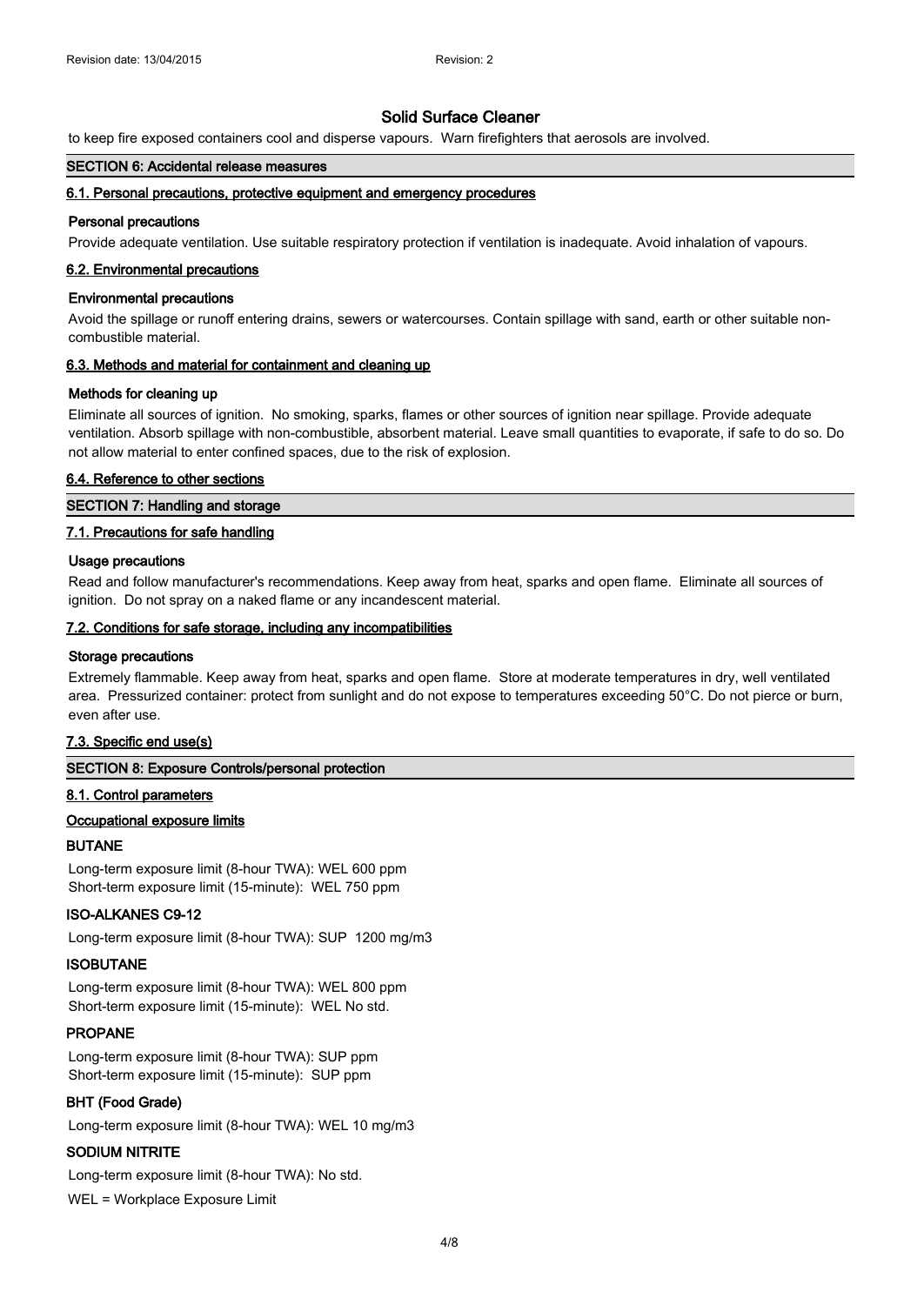#### **Ingredient comments**

WEL = Workplace Exposure Limits SUP = Supplier's recommendation.

# **BHT (Food Grade) (CAS: 128-37-0)**

| DNEL        | Workers - Inhalation; Long term systemic effects: 5.8 mg/m <sup>3</sup><br>Workers - Dermal; Long term systemic effects: 8.3 mg/kg/day<br>Consumer - Inhalation; Long term systemic effects: 1.74 mg/m <sup>3</sup><br>Consumer - Dermal: Long term systemic effects: 5 mg/kg/day |
|-------------|-----------------------------------------------------------------------------------------------------------------------------------------------------------------------------------------------------------------------------------------------------------------------------------|
| <b>PNEC</b> | - Fresh water; 0.004 mg/l<br>- Marine water; 0.0004 mg/l<br>- Intermittent release; 0.004 mg/l<br>- Sediment; 1.29 mg/kg/day<br>- Soil; 1.04 mg/kg/day                                                                                                                            |

- STP; 100 mg/l

## **8.2. Exposure controls**

## **Appropriate engineering controls**

Provide adequate ventilation. Avoid inhalation of vapours and spray/mists. Observe any occupational exposure limits for the product or ingredients.

# **Personal protection**

When using do not smoke.

#### **Eye/face protection**

Eyewear complying with an approved standard should be worn if a risk assessment indicates eye contact is possible. The following protection should be worn: Chemical splash goggles.

#### **Hand protection**

Due to the packaging form, aerosol, risk of skin contact is small. Chemical-resistant, impervious gloves complying with an approved standard should be worn if a risk assessment indicates skin contact is possible. The most suitable glove should be chosen in consultation with the glove supplier/manufacturer, who can provide information about the breakthrough time of the glove material.

#### **Hygiene measures**

Wash hands after handling. Wash promptly if skin becomes contaminated. Wash hands at the end of each work shift and before eating, smoking and using the toilet. Use appropriate hand lotion to prevent defatting and cracking of skin.

#### **Respiratory protection**

If ventilation is inadequate, suitable respiratory protection must be worn.

#### **SECTION 9: Physical and Chemical Properties**

#### **9.1. Information on basic physical and chemical properties**

#### **Appearance**

Aerosol.

#### **Odour**

Characteristic.

**Flash point**  $<$ -40 $^{\circ}$ C

**Upper/lower flammability or explosive limits**

: 1.8

## **Auto-ignition temperature**

410 - 580°C

#### **Comments**

Information given is applicable to the major ingredient.

#### **9.2. Other information**

**SECTION 10: Stability and reactivity**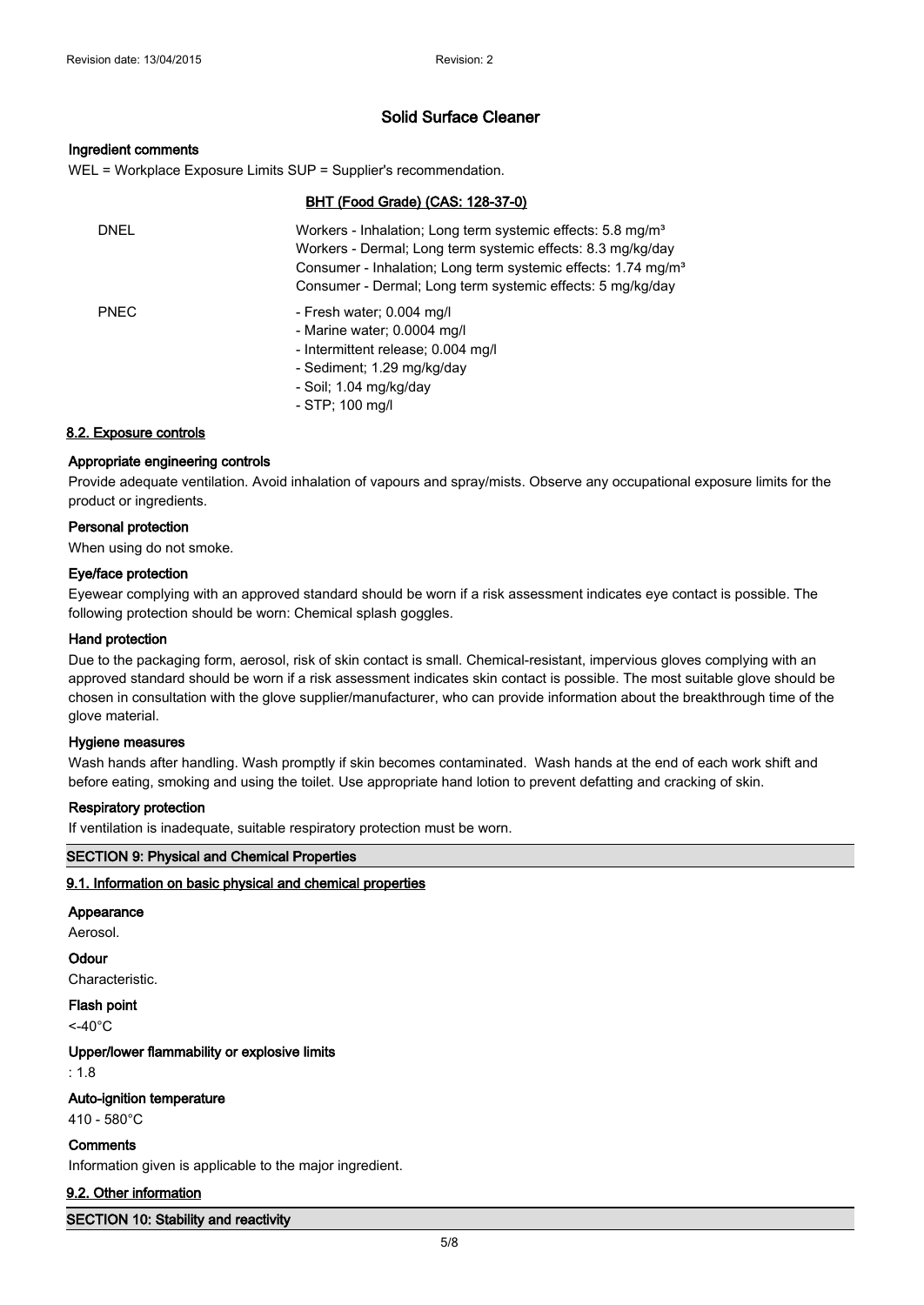# **10.1. Reactivity**

# **10.2. Chemical stability**

# **Stability**

Heat, sparks, flames.

# **10.3. Possibility of hazardous reactions**

# **10.4. Conditions to avoid**

Avoid heat, flames and other sources of ignition. Avoid exposing aerosol containers to high temperatures or direct sunlight.

# **10.5. Incompatible materials**

# **10.6. Hazardous decomposition products**

Thermal decomposition or combustion may liberate carbon oxides and other toxic gases or vapours. Oxides of carbon. Oxides of nitrogen.

#### **SECTION 11: Toxicological information**

# **11.1. Information on toxicological effects**

# **Acute toxicity - oral**

# **ATE oral (mg/kg)**

100,000.0

# **General information**

Deliberately concentrating and inhaling the contents of this container is dangerous and can be fatal.

#### **Inhalation**

In high concentrations, vapours and aerosol mists have a narcotic effect and may cause headache, fatigue, dizziness and nausea. Unconsciousness, possibly death.

# **Skin contact**

Skin irritation should not occur when used as recommended. Repeated exposure may cause skin dryness or cracking.

#### **Eye contact**

Vapour or spray in the eyes may cause irritation and smarting.

# **Acute and chronic health hazards**

In high concentrations, vapours and aerosol mists have a narcotic effect and may cause headache, fatigue, dizziness and nausea. Arrhythmia (deviation from normal heart beat).

# **Route of entry**

Inhalation

# **Target organs**

Central nervous system Respiratory system, lungs

#### **Medical symptoms**

Skin irritation. Arrhythmia (deviation from normal heart beat). Vapours may cause drowsiness and dizziness.

# **SECTION 12: Ecological Information**

# **Ecotoxicity**

The product is not expected to be hazardous to the environment.

# **12.1. Toxicity**

# **12.2. Persistence and degradability**

# **12.3. Bioaccumulative potential**

# **12.4. Mobility in soil**

# **12.5. Results of PBT and vPvB assessment**

# **12.6. Other adverse effects**

# **SECTION 13: Disposal considerations**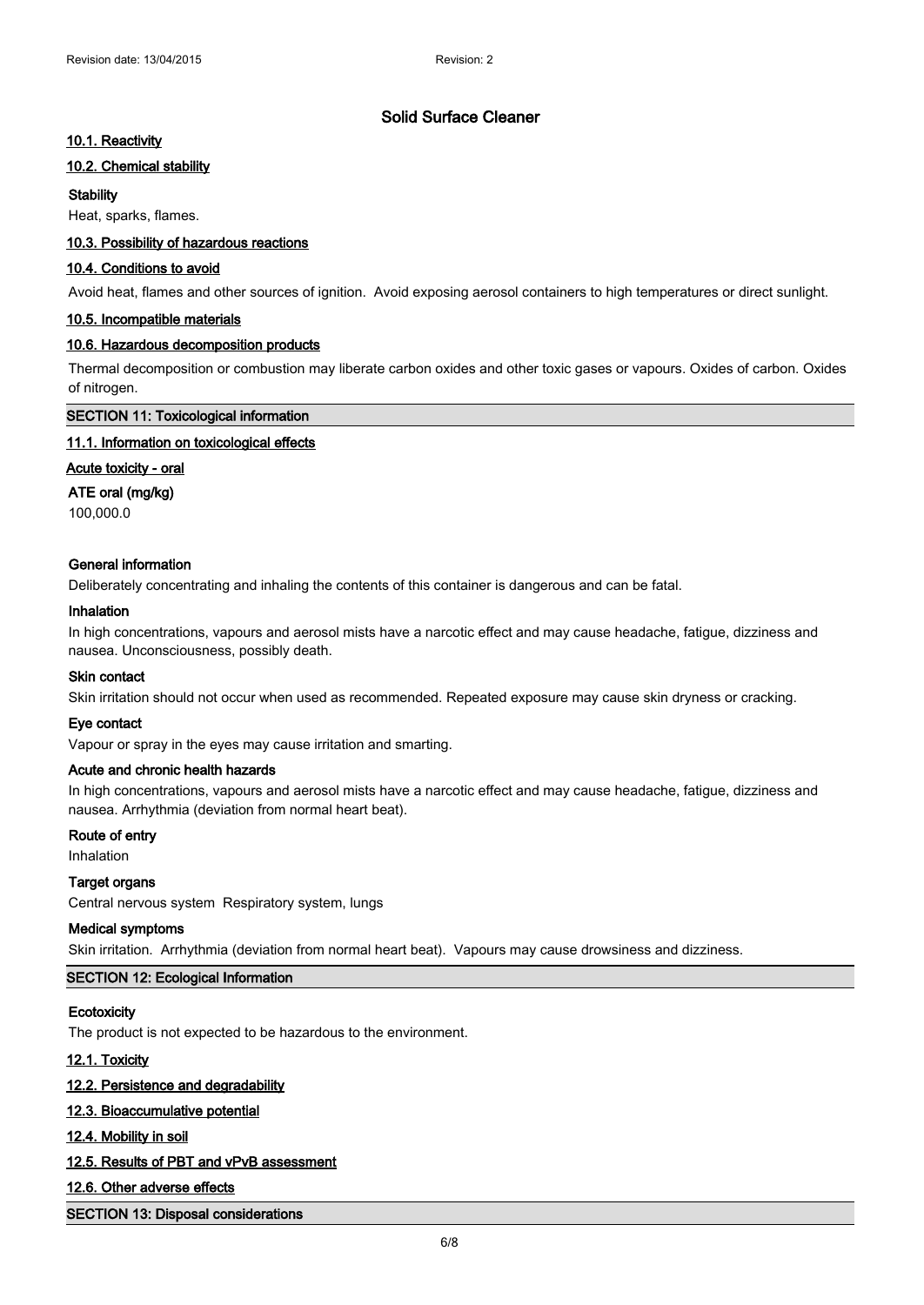# **13.1. Waste treatment methods**

# **General information**

Do not puncture or incinerate, even when empty.

# **Disposal methods**

Dispose of waste to licensed waste disposal site in accordance with the requirements of the local Waste Disposal Authority. Containers should be thoroughly emptied before disposal because of the risk of an explosion. Empty containers must not be punctured or incinerated because of the risk of an explosion.

## **SECTION 14: Transport information**

| General                             | This product is packed in accordance with the Limited Quantity Provisions of CDGCPL2, ADR<br>and IMDG. These provisions allow transport of aerosols of less than 1 litre packed in cartons of<br>less than 30kg gross weight to be exempt from control providing that they are labelled in<br>accordance with the requirements of these regulations to show that they are being transported<br>as Limited Quantities. Aerosols not so packed and labelled must show the following. |
|-------------------------------------|------------------------------------------------------------------------------------------------------------------------------------------------------------------------------------------------------------------------------------------------------------------------------------------------------------------------------------------------------------------------------------------------------------------------------------------------------------------------------------|
| 14.1. UN number                     |                                                                                                                                                                                                                                                                                                                                                                                                                                                                                    |
| UN No. (ADR/RID)                    | 1950                                                                                                                                                                                                                                                                                                                                                                                                                                                                               |
| UN No. (IMDG)                       | 1950                                                                                                                                                                                                                                                                                                                                                                                                                                                                               |
| UN No. (ICAO)                       | 1950                                                                                                                                                                                                                                                                                                                                                                                                                                                                               |
| 14.2. UN proper shipping name       |                                                                                                                                                                                                                                                                                                                                                                                                                                                                                    |
| Proper shipping name<br>(ADR/RID)   | <b>AEROSOLS</b>                                                                                                                                                                                                                                                                                                                                                                                                                                                                    |
| Proper shipping name<br>(IMDG)      | <b>AEROSOLS</b>                                                                                                                                                                                                                                                                                                                                                                                                                                                                    |
| Proper shipping name<br>(ICAO)      | <b>AEROSOLS</b>                                                                                                                                                                                                                                                                                                                                                                                                                                                                    |
| Proper shipping name (ADN) AEROSOLS |                                                                                                                                                                                                                                                                                                                                                                                                                                                                                    |
| 14.3. Transport hazard class(es)    |                                                                                                                                                                                                                                                                                                                                                                                                                                                                                    |
| <b>ADR/RID class</b>                | 2.1                                                                                                                                                                                                                                                                                                                                                                                                                                                                                |
| <b>ADR/RID subsidiary risk</b>      |                                                                                                                                                                                                                                                                                                                                                                                                                                                                                    |
| ADR/RID label                       | 2.1                                                                                                                                                                                                                                                                                                                                                                                                                                                                                |
| <b>IMDG class</b>                   | 2.1                                                                                                                                                                                                                                                                                                                                                                                                                                                                                |
| <b>IMDG subsidiary risk</b>         |                                                                                                                                                                                                                                                                                                                                                                                                                                                                                    |
| ICAO class/division                 | 2.1                                                                                                                                                                                                                                                                                                                                                                                                                                                                                |
| ICAO subsidiary risk                |                                                                                                                                                                                                                                                                                                                                                                                                                                                                                    |
| <b>Transport labels</b>             |                                                                                                                                                                                                                                                                                                                                                                                                                                                                                    |



**14.4. Packing group** Not applicable. **ADR/RID packing group IMDG packing group ICAO packing group 14.5. Environmental hazards**

**Environmentally hazardous substance/marine pollutant**